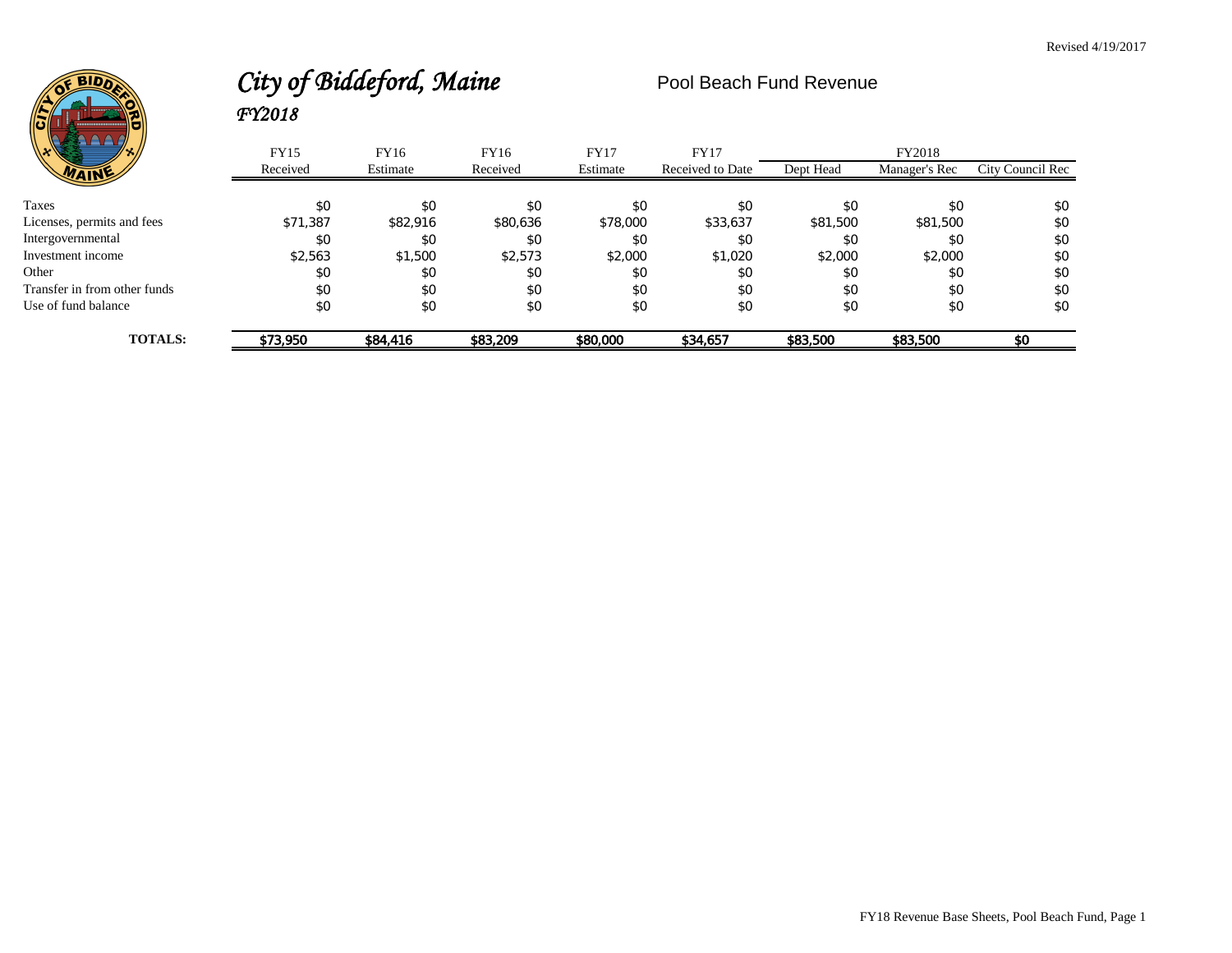|         |                                |          |          |          |             |                  |           |               | Revised 4/19/2017 |
|---------|--------------------------------|----------|----------|----------|-------------|------------------|-----------|---------------|-------------------|
| Account |                                | FY15     | FY16     | FY16     | <b>FY17</b> | <b>FY17</b>      |           | FY2018        |                   |
| Number  | Description                    | Received | Estimate | Received | Estimate    | Received to Date | Dept Head | Manager's Rec | City Council Rec  |
|         |                                |          |          |          |             |                  |           |               |                   |
| 40241   | Res Beach Parking Permit Rev   | \$42,782 | \$51,916 | \$49,121 | \$45,000    | \$12,741         | \$50,000  | \$50,000      | \$0               |
| 40242   | Non-Res Season Permit Rev      | \$12,651 | \$14,000 | \$12,135 | \$13,000    | \$5,040          | \$12,000  | \$12,000      | \$0               |
| 40313   | Non-Resident 1 Day Permit Rev  | \$5,796  | \$4,500  | \$6,350  | \$7,000     | \$6,701          | \$6,500   | \$6,500       | \$0               |
| 40314   | Non-Resident 3 Day Permit Rev  | \$2,503  | \$4,000  | \$3,815  | \$4,000     | \$2,765          | \$4,000   | \$4,000       | \$0               |
| 40315   | Non-Resident 7 Day Permit Rev  | \$7,655  | \$8,500  | \$9,215  | \$9,000     | \$6,390          | \$9,000   | \$9,000       | \$0               |
| 40500   | Investment Income Revenue      | \$2,563  | \$1,500  | \$2,573  | \$2,000     | \$1,020          | \$2,000   | \$2,000       | \$0               |
| 40999   | Use of Undesignated Fund Balan | \$0      | \$0      | \$0      | \$0         | \$0              | \$0       | \$0           | \$0               |
| 41199   | Use of Fund Balance-non-CityGF | \$0      | \$0      | \$0      | \$0         | \$0              | \$0       | \$0           | \$0               |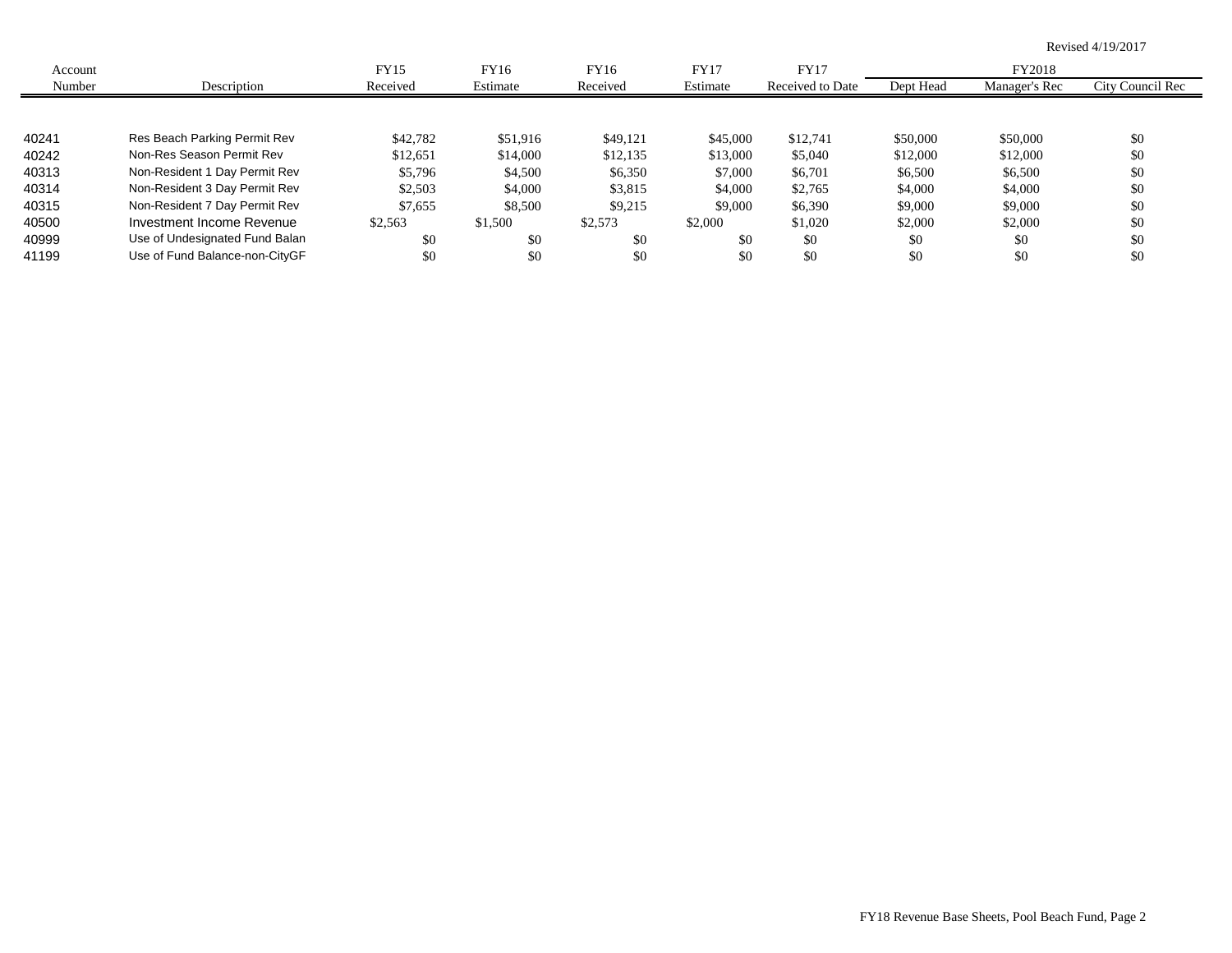

April 19, 2017 **Department:** Pool Beaches Ops/Improves

Account Title: Temp/Seasonal Emp Wage Exp

| Department Number: | 31106         |             | <b>Account Number:</b> | 60107         |
|--------------------|---------------|-------------|------------------------|---------------|
|                    |               |             |                        |               |
| FY2015             | FY 2016       | FY 2016     | FY 2017                | FY 2017       |
| Actual             | <b>Budget</b> | Actual      | <b>Budget</b>          | Est. Expended |
| \$30,975.98        | \$63,295.00   | \$59,833.52 | \$70,007.00            |               |

| FY-2018       | Department  | City Mgr       | Council | Increase   |
|---------------|-------------|----------------|---------|------------|
|               | Reguest     | Recommendation | Action  | (Decrease) |
| <b>Budget</b> | \$72,017.00 | \$72,017.00    |         | \$2,010.00 |

**Support for Budget Request:** Provide justification for the budget request using as much detail as possible

 to support it. Examples of acceptable support include unit costs, quantity estimates, price quotes, etc. Requests based solely on a percentage increase above the previous budget will not be accepted. Use additional sheets if necessary.

| Ocean Guards       | 5G*4D*8hrs*11hr*12.5 wks  |                 | \$            | 22,000.00    |               |              |
|--------------------|---------------------------|-----------------|---------------|--------------|---------------|--------------|
| Ocean Guards       | 7G*2D*8hrs*11hr*12.5wks   |                 | \$            | 15,400.00    |               |              |
| Head Guard         | 15hr*40*13wks             |                 | \$            | 7,800.00     |               |              |
| Training           | $10G*1hr*10.75*6wks$      |                 | \$            | 645.00       |               |              |
| Shuttle Driver     | 33Days*8hrs*18hr          |                 | \$            | 4,752.00     |               |              |
| Parking Attendants | 6hrs*2*10 hr*7D*12.5 wks  |                 | \$            | 10,500.00    |               |              |
| Beach Maint/Cust.  | $8hrs*7D*13hr*15wks$      |                 | \$            | 10,920.00    |               |              |
|                    |                           |                 | \$            | 72,017.00    |               |              |
|                    | <b>Fiscal Year Review</b> | <b>Budget</b>   |               | Actual       |               | Differential |
|                    | FY2011                    | \$<br>50,000.00 | -S            | 25,767.00 \$ |               | 24,233.00    |
|                    | FY2012                    | \$<br>50,000.00 | -S            | 37,201.00 \$ |               | 12,799.00    |
|                    | FY2013                    | \$<br>50,000.00 | <sup>\$</sup> | 30,226.00    | <sup>\$</sup> | 19,774.00    |
|                    | FY2014                    | \$<br>47,946.00 | \$.           | 31,010.00    | \$            | 16,936.00    |
|                    | FY2015                    | \$<br>35,000.00 | \$            | 30,976.00    | -\$           | 4,024.00     |
|                    | FY2016                    | \$<br>63,295.00 | \$            | 59,834.00    | <sup>\$</sup> | 3,461.00     |
|                    | FY2017                    | \$<br>70,007.00 | \$            | 39,848.00    | \$            | 30,159.00    |

Recreation has had difficulty filling positions. The recommnedation assumes that all positions can be filled.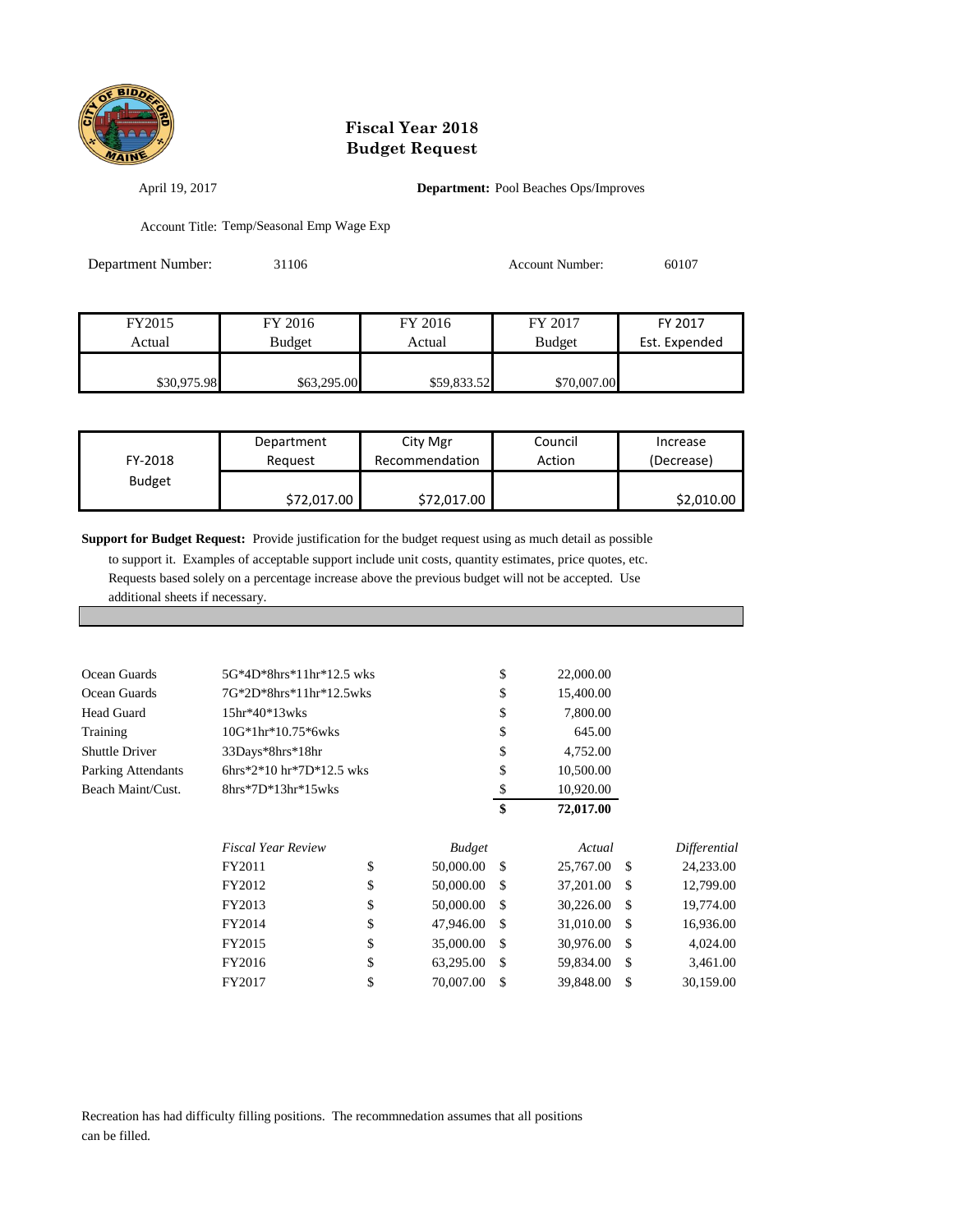

April 19, 2017 **Department:** Pool Beaches Ops/Improves

Account Title: Overtime Wage Expense

| Department Number: | 31106 | <b>Account Number:</b> | 60111 |
|--------------------|-------|------------------------|-------|
|                    |       |                        |       |

| FY2015     | FY 2016    | FY 2016    | FY 2017       | FY 2017       |
|------------|------------|------------|---------------|---------------|
| Actual     | Budget     | Actual     | <b>Budget</b> | Est. Expended |
| \$2,334.60 | \$3,000.00 | \$4,638.80 | \$3,000.00    | \$3,018.00    |

|               | Department | City Mgr       | Council | Increase   |
|---------------|------------|----------------|---------|------------|
| FY-2018       | Reguest    | Recommendation | Action  | (Decrease) |
| <b>Budget</b> |            |                |         |            |
|               | \$4,200.00 | \$3,000.00     |         | \$0.00     |

**Support for Budget Request:** Provide justification for the budget request using as much detail as possible to support it. Examples of acceptable support include unit costs, quantity estimates, price quotes, etc. Requests based solely on a percentage increase above the previous budget will not be accepted. Use additional sheets if necessary.

OT for Lifeguards  $\qquad$  \$ 4,200.00

| <b>Fiscal Year Review</b> | <b>Budget</b>         |               | Actual     |     | Differential |
|---------------------------|-----------------------|---------------|------------|-----|--------------|
| FY2011                    | \$                    | \$            | 81.00      | -\$ | (81.00)      |
| FY2012                    | \$<br>-               | \$            | 759.00     | -\$ | (759.00)     |
| FY2013                    | \$<br>$\qquad \qquad$ | \$            | 1,590.00   | -S  | (1,590.00)   |
| FY2014                    | \$<br>-               | \$            | 4,000.00   | -S  | (4,000.00)   |
| FY2015                    | \$<br>2,500.00        | -S            | 2,335.00   | -\$ | 165.00       |
| FY2016                    | \$<br>3,000.00        | <sup>\$</sup> | 4,638.00   | S   | (1,638.00)   |
| FY2017                    | \$<br>3,000.00        |               | \$3,018.00 | S   | (18.00)      |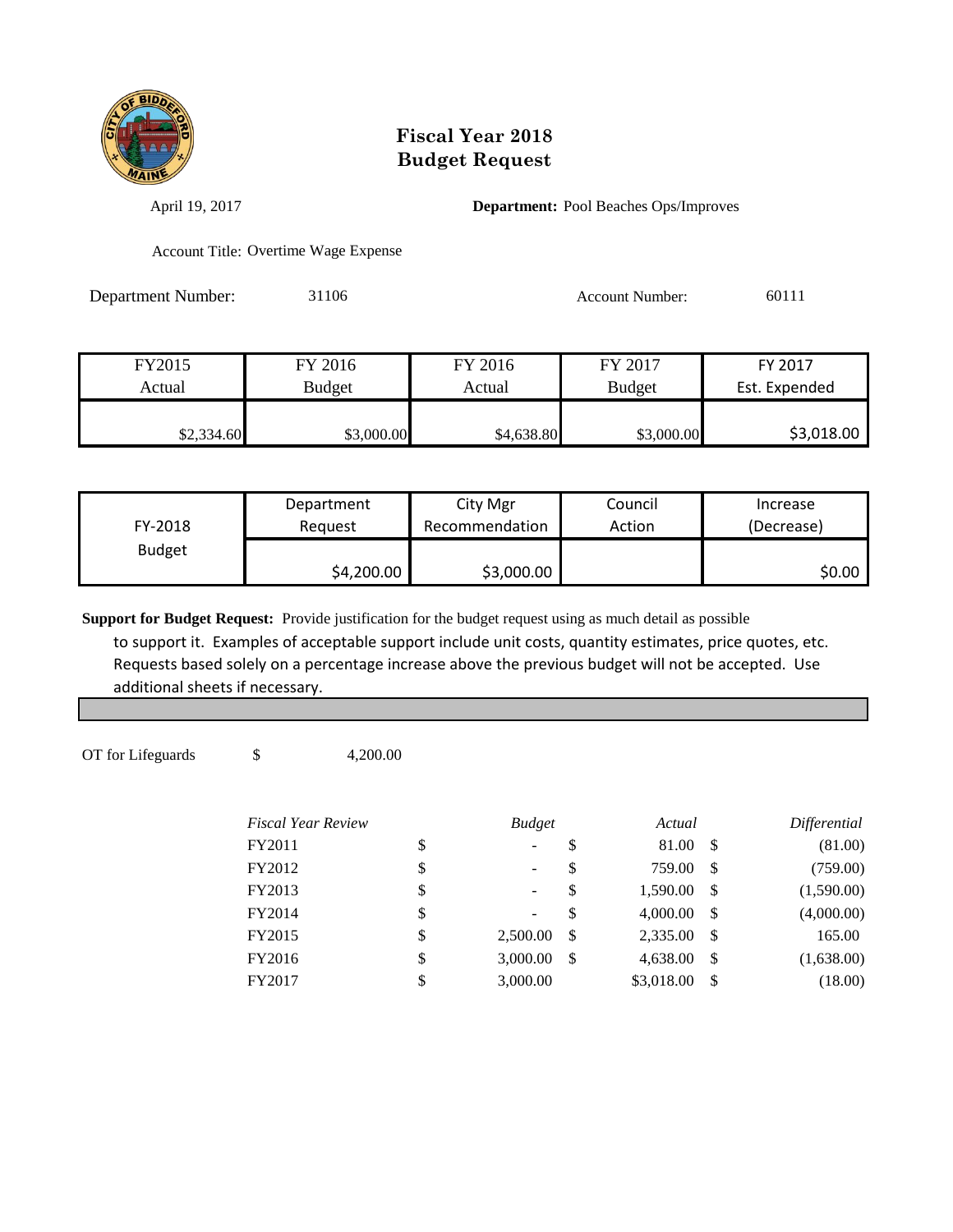

April 19, 2017 **Department:** Pool Beaches Ops/Improves

Account Title: FICA/Medicare-ER Share Exp

Department Number: 31106 Account Number: 60201

| FY2015     | FY 2016       | FY 2016    | FY 2017       | FY 2017       |
|------------|---------------|------------|---------------|---------------|
| Actual     | <b>Budget</b> | Actual     | <b>Budget</b> | Est. Expended |
| \$2,548.25 | \$5,072.00    | \$4,932.39 | \$5,634.00    | \$5,585.00    |

|               | Department | City Mgr       | Council | Increase   |
|---------------|------------|----------------|---------|------------|
| FY-2018       | Request    | Recommendation | Action  | (Decrease) |
| <b>Budget</b> |            |                |         |            |
|               | \$5,830.60 | \$5,739.00     |         | \$105.00   |

**Support for Budget Request:** Provide justification for the budget request using as much detail as possible to support it. Examples of acceptable support include unit costs, quantity estimates, price quotes, etc. Requests based solely on a percentage increase above the previous budget will not be accepted. Use additional sheets if necessary.

0.0765 % of wages

| <b>Fiscal Year Review</b> | <b>Budget</b>  |               | Actual     |               | Differential |
|---------------------------|----------------|---------------|------------|---------------|--------------|
| FY2011                    | \$<br>3,825.00 | -S            | 2,141.00   | -\$           | 1,684.00     |
| FY2012                    | \$<br>3,825.00 | -S            | 2,900.00   | -S            | 925.00       |
| FY2013                    | \$<br>3,825.00 | -S            | 2,434.00   | -\$           | 1,391.00     |
| FY2014                    | \$<br>3,668.00 | <sup>\$</sup> | 2,678.00   | -\$           | 990.00       |
| FY2015                    | \$<br>2,869.00 | -S            | 2,548.00   | -S            | 321.00       |
| FY2016                    | \$<br>5,072.00 | -S            | 4,932.00   | <sup>\$</sup> | 140.00       |
| FY2017                    | \$<br>5,634.00 |               | \$5,585.00 | -S            | 49.00        |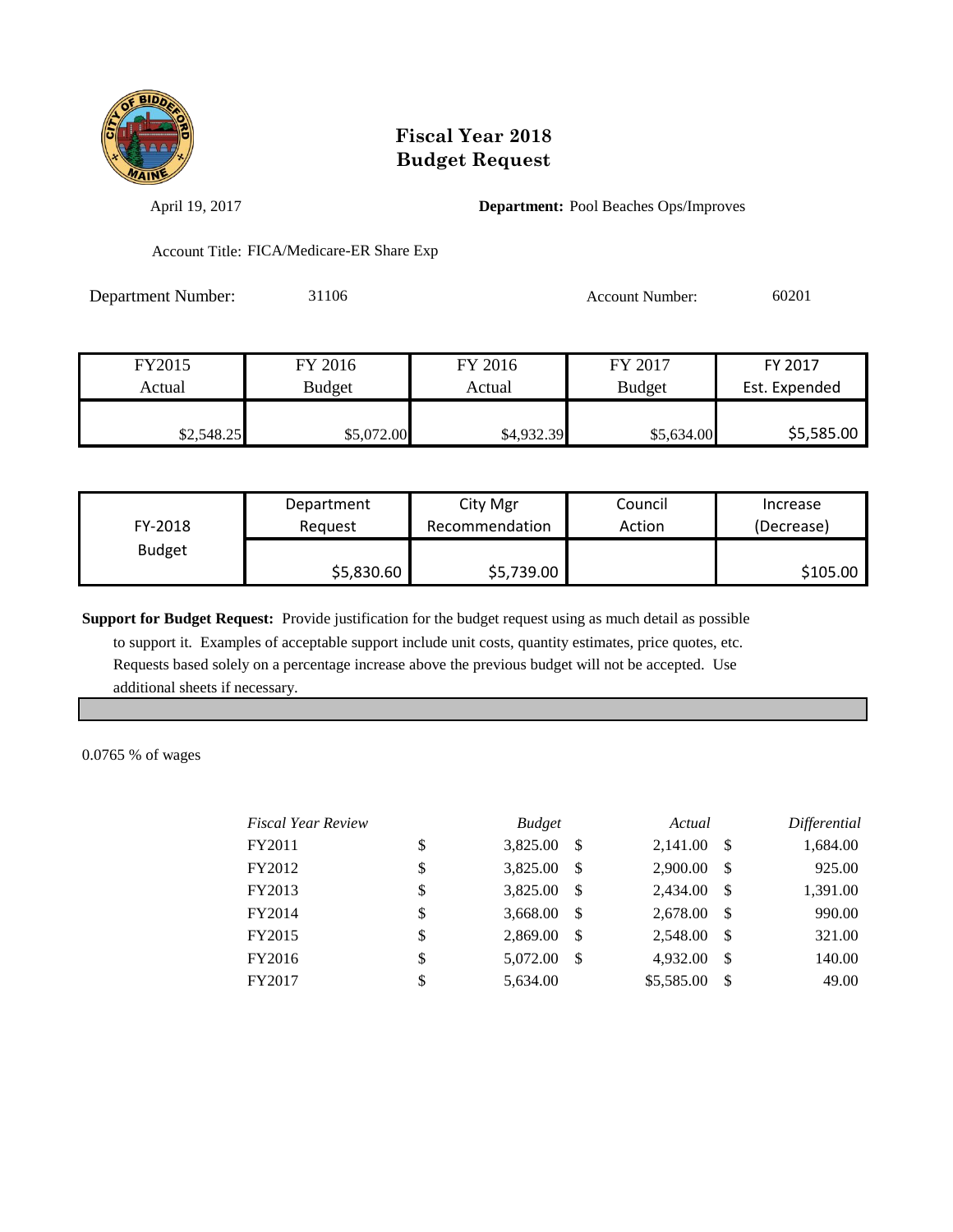

April 19, 2017 **Department:** Pool Beaches Ops/Improves

Account Title: Service Contracts Expense

Department Number: 31106 31106 Account Number: 60310

| FY2015 | FY 2016       | FY 2016 | FY 2017       | FY 2017       |
|--------|---------------|---------|---------------|---------------|
| Actual | <b>Budget</b> | Actual  | <b>Budget</b> | Est. Expended |
| \$0.00 | \$0.00        | \$0.00  | \$0.00        | \$0.00        |

|               | Department | City Mgr       | Council | Increase   |
|---------------|------------|----------------|---------|------------|
| FY-2018       | Reauest    | Recommendation | Action  | (Decrease) |
| <b>Budget</b> |            |                |         |            |
|               | \$0.00     | \$0.00         |         | \$0.00     |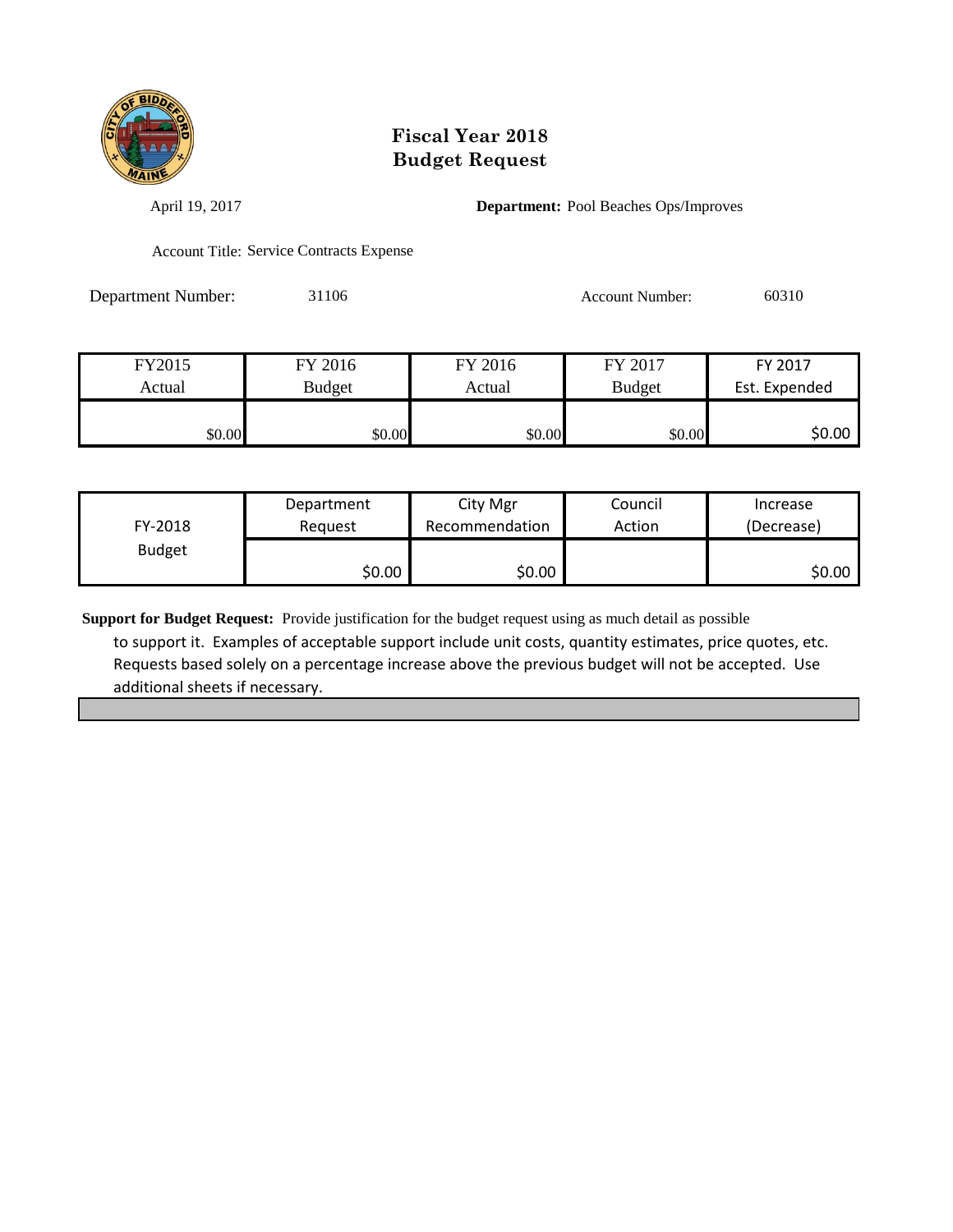

April 19, 2017 **Department:** Pool Beaches Ops/Improves

Account Title: Equipment Rent/Lease Exp

Department Number: 31106 31106 Account Number: 60330

| FY2015<br>Actual | FY 2016<br>FY 2016<br><b>Budget</b><br>Actual |        | FY 2017<br>FY 2017<br><b>Budget</b><br>Est. Expended |          |  |
|------------------|-----------------------------------------------|--------|------------------------------------------------------|----------|--|
| \$0.00           | \$1,200.00                                    | \$0.00 | \$1,200.00                                           | \$0.00 l |  |

|               | Department | City Mgr       | Council | Increase   |
|---------------|------------|----------------|---------|------------|
| FY-2018       | Reauest    | Recommendation | Action  | (Decrease) |
| <b>Budget</b> |            |                |         |            |
|               | \$1,500.00 | \$1,000.00     |         | (5200.00)  |

| <b>Beach Projects</b> | Cover PW cost             | \$<br>1,500.00 |      |                          |    |              |
|-----------------------|---------------------------|----------------|------|--------------------------|----|--------------|
|                       | <b>Fiscal Year Review</b> | <b>Budget</b>  |      | Actual                   |    | Differential |
|                       | FY2011                    | \$<br>1,700.00 | - \$ | 876.00                   | \$ | 824.00       |
|                       | FY2012                    | \$<br>1,200.00 | - \$ | 775.00                   | \$ | 425.00       |
|                       | FY2013                    | \$<br>1,200.00 | - \$ | $\overline{\phantom{a}}$ | \$ | 1,200.00     |
|                       | FY2014                    | \$<br>1,200.00 | - \$ | $\overline{\phantom{a}}$ | \$ | 1,200.00     |
|                       | FY2015                    | \$<br>900.00   | - \$ | $\overline{\phantom{a}}$ | S  | 900.00       |
|                       | FY2016                    | \$<br>1,200.00 | -\$  | $\overline{\phantom{a}}$ | \$ | 1,200.00     |
|                       | FY2017                    | \$<br>1,200.00 | -S   | $\overline{\phantom{a}}$ | \$ | 1,200.00     |
|                       |                           |                |      |                          |    |              |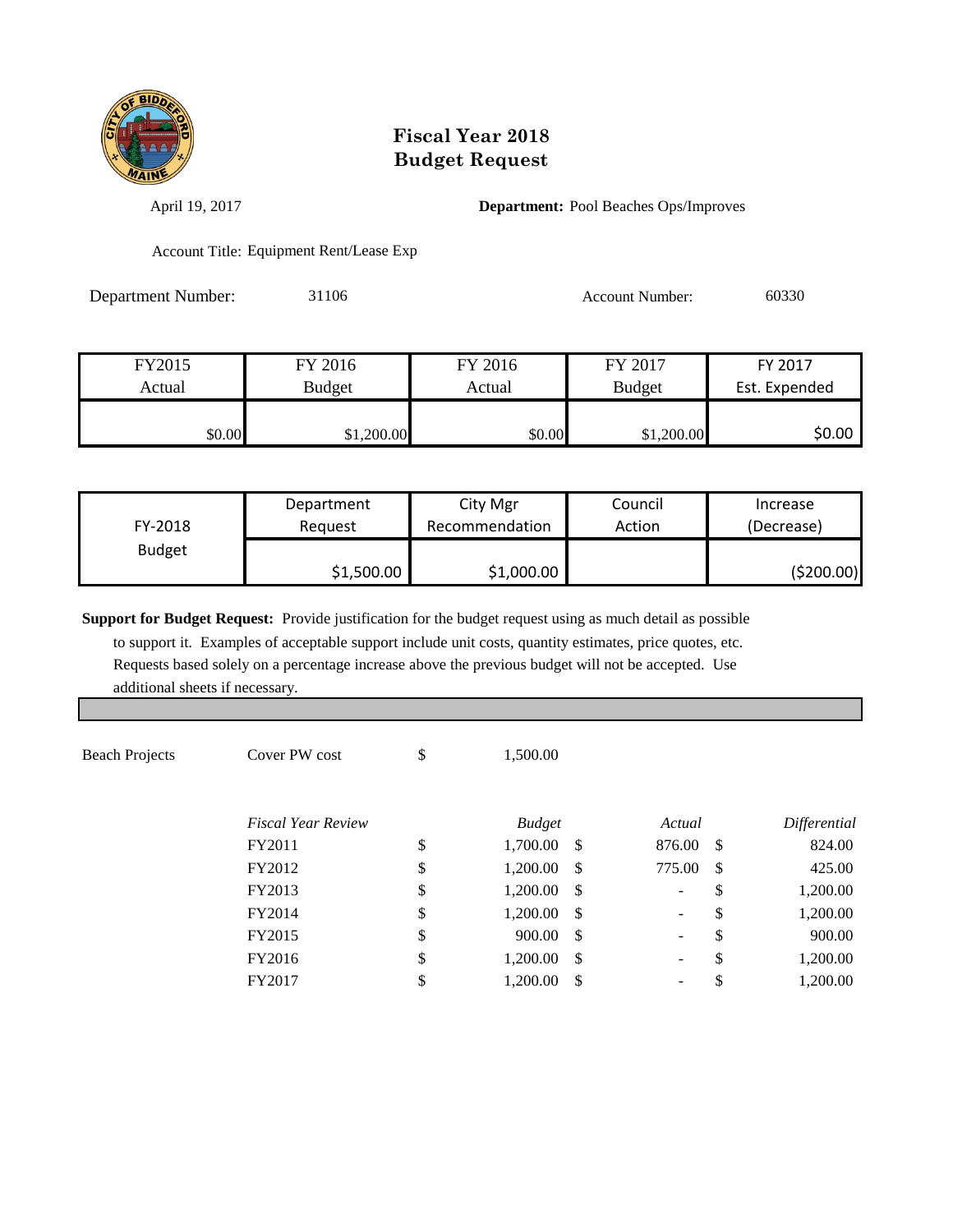

April 19, 2017 **Department:** Pool Beaches Ops/Improves

Account Title: Workers Comp Insurance Exp

Department Number: 31106 31106 Account Number: 60370

| FY2015     | FY 2016       | FY 2016    | FY 2017       | FY 2017       |
|------------|---------------|------------|---------------|---------------|
| Actual     | <b>Budget</b> | Actual     | <b>Budget</b> | Est. Expended |
| \$1,700.00 | \$2,149.00    | \$2,154.00 | \$2,724.00    | \$2,429.00    |

|               | Department | City Mgr       | Council | Increase   |
|---------------|------------|----------------|---------|------------|
| FY-2018       | Reguest    | Recommendation | Action  | (Decrease) |
| <b>Budget</b> |            |                |         |            |
|               | \$2,724.00 | \$2,496.00     |         | (\$228.00) |

**Support for Budget Request:** Provide justification for the budget request using as much detail as possible

 to support it. Examples of acceptable support include unit costs, quantity estimates, price quotes, etc. Requests based solely on a percentage increase above the previous budget will not be accepted. Use additional sheets if necessary.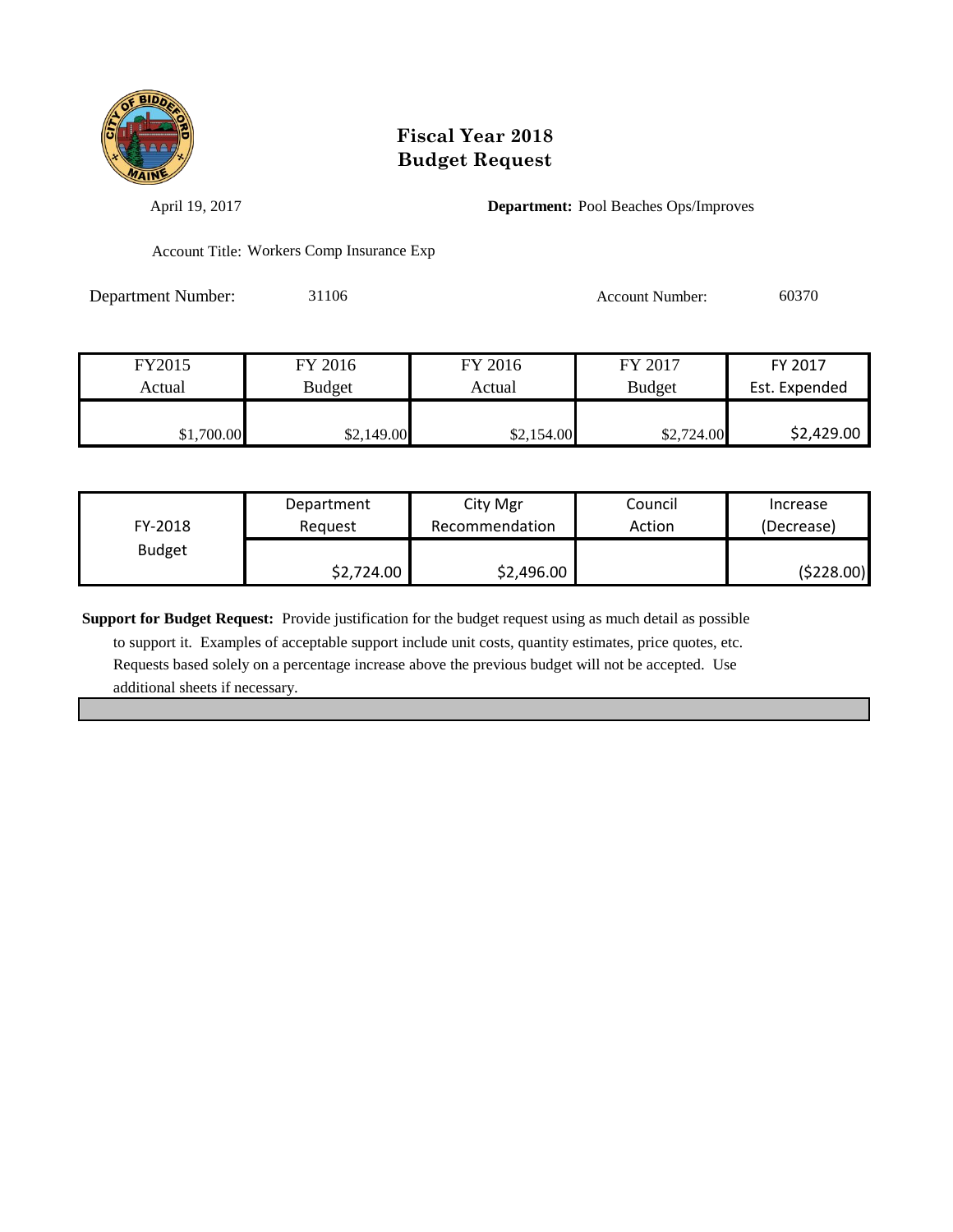

April 19, 2017 **Department:** Pool Beaches Ops/Improves

Account Title: Building Repair/Maint Exp

Department Number: 31106 31106 Account Number: 60450

| FY2015     | FY 2016       | FY 2016    | FY 2017       | FY 2017       |
|------------|---------------|------------|---------------|---------------|
| Actual     | <b>Budget</b> | Actual     | <b>Budget</b> | Est. Expended |
| \$1,704.74 | \$3,000.00    | \$4,079.47 | \$3,000.00    | \$1,700.00    |

|               | Department | City Mgr       | Council | Increase   |
|---------------|------------|----------------|---------|------------|
| FY-2018       | Reauest    | Recommendation | Action  | (Decrease) |
| <b>Budget</b> |            |                |         |            |
|               | \$3,000.00 | \$3,000.00     |         | \$0.00     |

| Contingency for issues that arrise throught the season - plumbing, electrical, physical. |  |  | 3,000.00 |
|------------------------------------------------------------------------------------------|--|--|----------|
|------------------------------------------------------------------------------------------|--|--|----------|

| Fiscal Year Review |         | <b>Budget</b> | Actual         |                           | Differential |
|--------------------|---------|---------------|----------------|---------------------------|--------------|
| FY2011             | \$      |               | \$<br>1,389.00 | $\boldsymbol{\mathsf{S}}$ | (1,389.00)   |
| FY2012             | \$      |               | \$<br>250.00   | \$                        | (250.00)     |
| FY2013             | \$      |               | \$<br>361.00   | \$                        | (361.00)     |
| FY2014             | \$      | 1,000.00      | \$<br>4,121.00 | $\boldsymbol{\mathsf{S}}$ | (3,121.00)   |
| FY2015             | \$      | 3,000.00      | \$<br>1,705.00 | \$                        | 1,295.00     |
| FY2016             | \$      | 3,000.00      | \$<br>4,079.00 | \$                        | (1,079.00)   |
| FY2017             | \$      | 3,000.00      | \$1,700.00     | $\boldsymbol{\mathsf{S}}$ | 1,300.00     |
|                    | Average |               | \$<br>1,943.57 |                           |              |
|                    | Median  |               | \$<br>1,700.00 |                           |              |
|                    | Maximum |               | \$<br>4,121.00 |                           |              |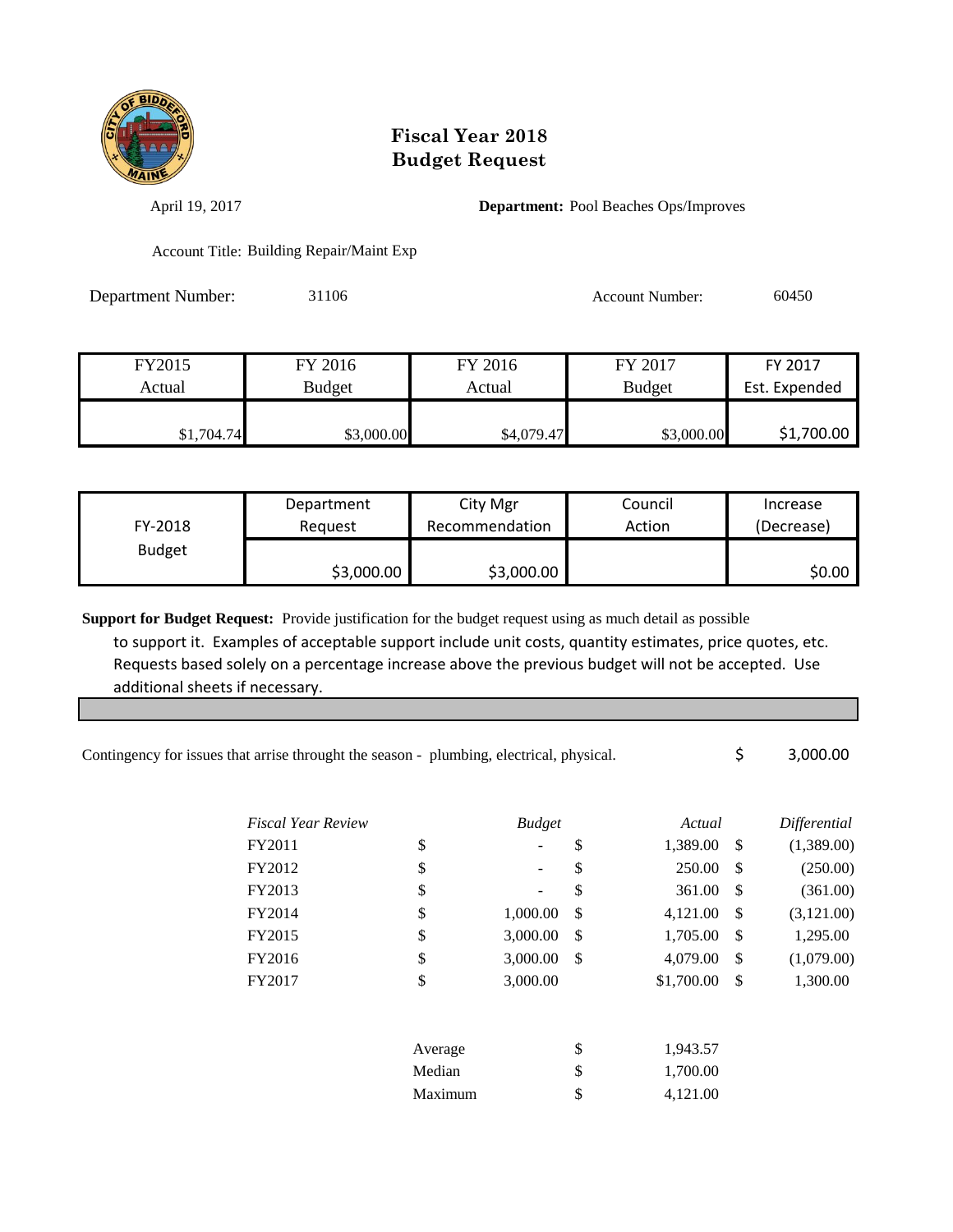

April 19, 2017 **Department:** Pool Beaches Ops/Improves

Account Title: Preventive Maintenance

Department Number: 31106 31106 Account Number: 60455

| FY2015   | FY 2016 | FY 2016     | FY 2017       | FY 2017       |
|----------|---------|-------------|---------------|---------------|
| Actual   | Budget  | Actual      | <b>Budget</b> | Est. Expended |
| \$740.46 | \$0.00  | \$13,701.36 | \$2,000.00    |               |

|               | Department  | City Mgr       | Council | Increase    |
|---------------|-------------|----------------|---------|-------------|
| FY-2018       | Request     | Recommendation | Action  | (Decrease)  |
| <b>Budget</b> |             |                |         |             |
|               | \$14,000.00 | \$14,000.00    |         | \$12,000.00 |

**Support for Budget Request:** Provide justification for the budget request using as much detail as possible to support it. Examples of acceptable support include unit costs, quantity estimates, price quotes, etc. Requests based solely on a percentage increase above the previous budget will not be accepted. Use additional sheets if necessary.

Public work support includes; dust control and construction services  $$14,000.00$ 

| Fiscal Year Review |         | <b>Budget</b> | Actual       |    | Differential |
|--------------------|---------|---------------|--------------|----|--------------|
| FY2011             | \$      |               | \$           | S  |              |
| FY2012             | \$      | -             | \$<br>194.00 | \$ | (194.00)     |
| FY2013             | \$      | -             | \$<br>695.00 | \$ | (695.00)     |
| FY2014             | \$      |               | \$<br>57.00  | \$ | (57.00)      |
| FY2015             | \$      |               |              | \$ |              |
| FY2016             | \$      |               |              | \$ |              |
| FY2017             | \$      | 2,000.00      |              | \$ | 2,000.00     |
|                    | Average |               | \$<br>236.50 |    |              |
|                    | Median  |               | \$<br>125.50 |    |              |
|                    | Maximum |               | \$<br>695.00 |    |              |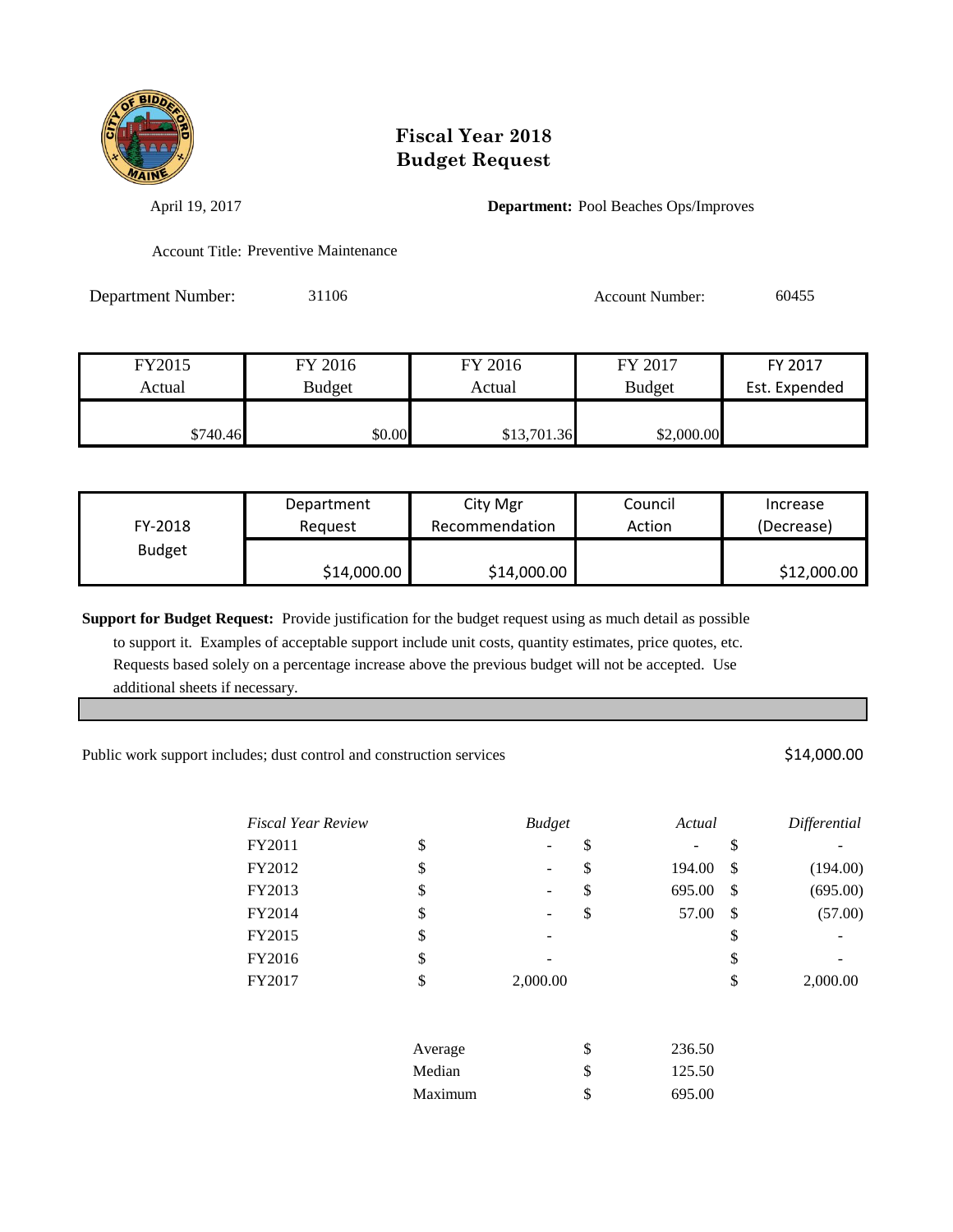

April 19, 2017 **Department:** Pool Beaches Ops/Improves

Account Title: Operating Supp/Eqt Non-Cap

Department Number: 31106 Account Number: 60501

| FY2015     | FY 2016       | FY 2016    | FY 2017       | FY 2017       |
|------------|---------------|------------|---------------|---------------|
| Actual     | <b>Budget</b> | Actual     | <b>Budget</b> | Est. Expended |
| \$5,746.00 | \$5,000.00    | \$4,789.24 | \$8,000.00    |               |

|               | Department | City Mgr       | Council | Increase      |
|---------------|------------|----------------|---------|---------------|
| FY-2018       | Reauest    | Recommendation | Action  | (Decrease)    |
| <b>Budget</b> |            |                |         |               |
|               | \$6,000.00 | \$6,000.00     |         | ( \$2,000.00) |

**Support for Budget Request:** Provide justification for the budget request using as much detail as possible to support it. Examples of acceptable support include unit costs, quantity estimates, price quotes, etc. Requests based solely on a percentage increase above the previous budget will not be accepted. Use additional sheets if necessary.

Includes port-a-johns for Fortunes and Pool Beach, general supply for upkeep and guard support \$6,000.00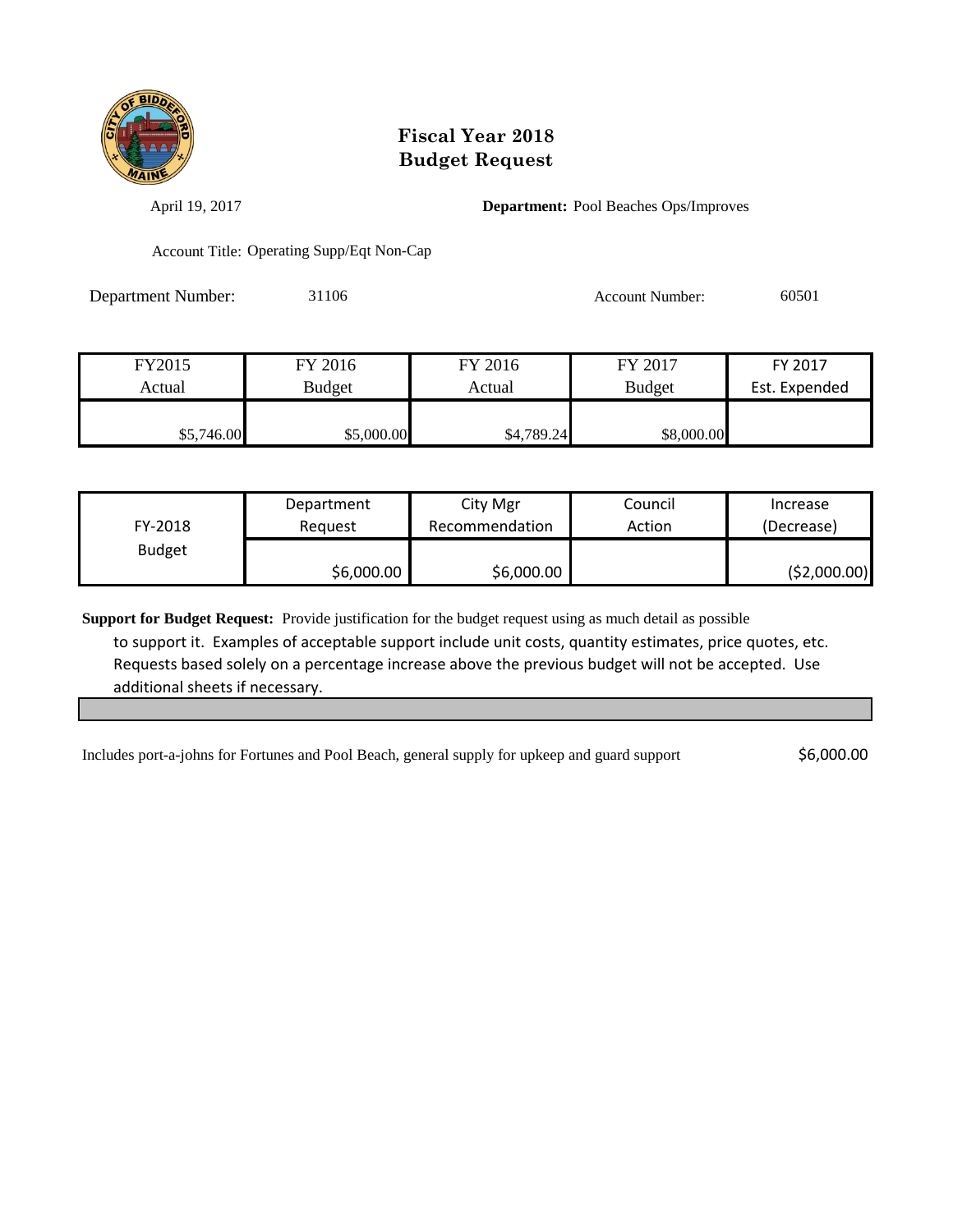

April 19, 2017 **Department:** Pool Beaches Ops/Improves

Account Title: Printing & Copying Expense

Department Number: 31106 31106 Account Number: 60502

| FY2015     | FY 2016    | FY 2016    | FY 2017       | FY 2017       |
|------------|------------|------------|---------------|---------------|
| Actual     | Budget     | Actual     | <b>Budget</b> | Est. Expended |
| \$1,675.00 | \$1,700.00 | \$1,508.00 | \$1,700.00    | \$1,650.00    |

|               | Department | City Mgr       | Council | Increase   |
|---------------|------------|----------------|---------|------------|
| FY-2018       | Reauest    | Recommendation | Action  | (Decrease) |
| <b>Budget</b> |            |                |         |            |
|               | \$1,000.00 | \$1,650.00     |         | ( \$50.00) |

**Support for Budget Request:** Provide justification for the budget request using as much detail as possible to support it. Examples of acceptable support include unit costs, quantity estimates, price quotes, etc. Requests based solely on a percentage increase above the previous budget will not be accepted. Use additional sheets if necessary.

Parking stickers for sale covering Gil Boucher Park, Middle Beach and Fortunes Rocks.